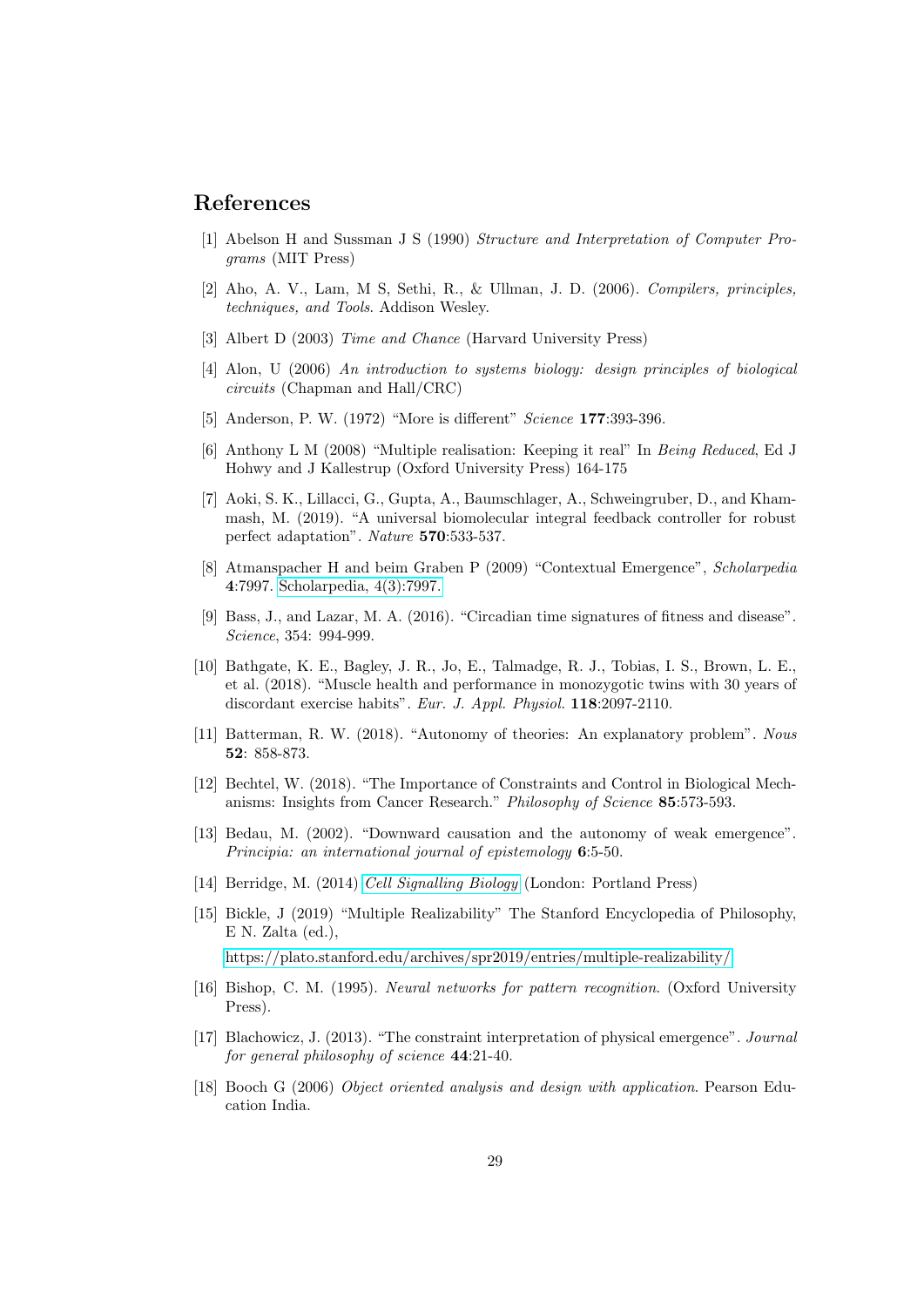- [19] Boogerd, F. C., Bruggeman, F. J., Richardson, R. C., Stephan, A., and Westerhoff, H. V. (2005) "Emergence and its place in nature: A case study of biochemical networks" Synthese 145:131-164.
- [20] Briat, C, Gupta, A, and Khammash, M (2019) "Antithetic Integral Feedback Ensures Robust Perfect Adaptation in Noisy Biomolecular Networks" Cell Systems 2:15-26.
- [21] Bronowski, J. (2011). The ascent of man. Random House.
- [22] Brooks, B. R., Bruccoleri, R. E., Olafson, B. D., States, D. J., Swaminathan, S. A., and Karplus, M. (1983). "CHARMM: a program for macromolecular energy, minimization, and dynamics calculations". Journal of computational chemistry 4:187-217.
- [23] Brooks, B. R., et al (2009). "CHARMM: the biomolecular simulation program". Journal of computational chemistry 30:1545-1614.
- [24] Campbell, D. T. (1974). "Downward causation in hierarchically organised biological systems" in Studies in the Philosophy of Biology: Reduction and Related Problems, eds F. J. Ayala and T. Dobhzansky (Berkeley, CA: University of California Press), 179-186.
- [25] Campbell N A and Reece J B (2005) Biology (San Francisco: Benjamin Cummings)
- [26] Carroll S B (2005) The new science of evo devo Endless forms most beautiful New York: WW Norton and Company.
- [27] Catterall, W. A. (1995). "Structure and function of voltage-gated ion channels". Annual review of biochemistry 64:493-531.
- [28] Chalmers, D. J. (2006) "Strong and weak emergence". In The re-emergence of emergence, ed. P Clayton and P C W Davies (Oxford University Press), 244-256.
- [29] Changeux, J. P., and Connes, A. (1998). Conversations on mind, matter, and mathematics (Princeton University Press).
- [30] Churchland P M (2013) Plato's Camera: How the Physical Brain Captures a Landscape of Abstract Universals (MIT Press).
- [31] Deacon, T. W. (1998). The symbolic species: The co-evolution of language and the brain. (WW Norton and Company.)
- [32] Dennett, D.C. (1996) Darwins Dangerous Idea (Penguin, London)
- [33] Deweerdt, S. (2017). "Sea change". Nature, **550**:S54-S58.
- [34] Donald, M (2002) A Mind so Rare (W. W. Norton and Company)
- [35] Drossel B and Ellis G (2018) "Contextual Wavefunction Collapse: An integrated theory of quantum measurement" New Journal of Physics: 20: November 2018
- [36] D'Souza, A. et al (2017). "Targeting miR-423-5p reverses exercise training-induced HCN4 channel remodelling and sinus bradycardia." Circ. Res. 121:10581068.
- [37] Dunbar, R. I. (2003). "The social brain: mind, language, and society in evolutionary perspective." Annual review of Anthropology 32: 163-181.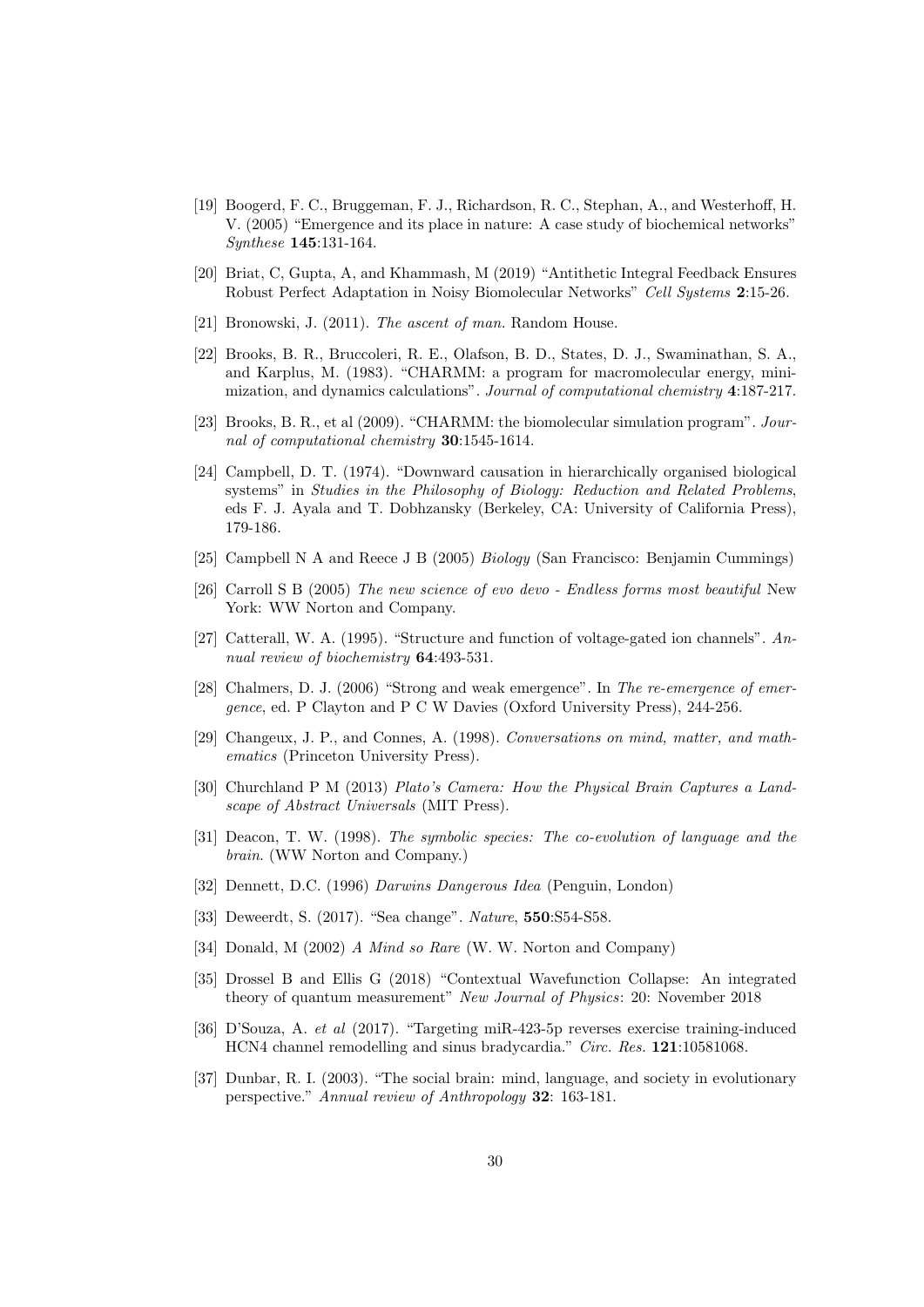- [38] Eddington A S (1927) The nature of the physical world (Cambridge University Press, reprinted 2012)
- [39] Ellis G F R (2005) "Physics, complexity and causality" Nature 435:743
- [40] Ellis, G. F. (2014) "The evolving block universe and the meshing together of times" Ann N Y Acad Sci. 1326:26-41. arXiv:1407.7243.
- [41] Ellis G F R and Kopel J (2018) "The Dynamical Emergence of Biology From Physics: Branching Causation via Biomolecules" Frontiers in physiology 9, 1966
- [42] Ellis, G and Drossel, B (2019) "How Downward Causation Occurs in Digital Computes"<https://philarchive.org/archive/ELLHDC-2v1>
- [43] Ellis, G., and Solms, M. (2017). Beyond evolutionary psychology. (Cambridge University Press).
- [44] Feldman, G (2019) "Why neutrons and protons are modified inside nuclei" Nature 566: 332-333.
- [45] Fink M and Noble D (2008), "Noble Model" [Scholarpedia, 3\(2\):1803](http://www.scholarpedia.org/article/Noble_model)
- [46] Franklin A and Knox E (2018) "Emergence without limits: The case of phonons" Studies in History and Philosophy of Modern Physics 64: 68e78
- [47] Fresco, N. (2012) "The explanatory role of computation in cognitive science" Minds and Machines 22:353-380.
- [48] Frith, C. (2013) Making up the mind: How the brain creates our mental world (John Wiley and Sons).
- [49] Ghirardi, G. (2007). Sneaking a Look at God's Cards: Unraveling the Mysteries of Quantum Mechanics (Princeton University Press).
- [50] Gibb, S., Hendry, R. F., and Lancaster, T. (Eds.) (2019). The Routledge Handbook of Emergence. (Routledge).
- [51] Gilbert, S. F. (2006). Developmental Biology. Sunderland, MA: Sinauer
- [52] Gilbert S F and Epel D (2009) Ecological Developmental Biology (Sinauer)
- [53] Gintis, H. (2011). "Geneculture coevolution and the nature of human sociality". Philosophical Transactions of the Royal Society B: Biological Sciences: 366:878-888.
- [54] Glimcher P W (2005) ["Indeterminacy in brain and behaviour"](https://eebweb.arizona.edu/faculty/dornhaus/courses/materials/papers/Glimcher%20behavior%20is%20indetermined.pdf) Ann Rev Psychol 56:25-56.
- [55] Godfrey-Smith, P. (2016). Other minds: The octopus, the sea, and the deep origins of consciousness. (Farrar, Straus and Giroux).
- [56] Goelzer A et al (2008) "Reconstruction and analysis of the genetic and metabolic regulatory networks of the central metabolism of Bacillus subtilis" BMC [Systems](http://link.springer.com/article/10.1186/1752-0509-2-20) [Biology](http://link.springer.com/article/10.1186/1752-0509-2-20) 2:20.
- [57] Grant, B. J., Gorfe, A. A., and McCammon, J. A. (2010). "Large conformational changes in proteins: signaling and other functions" Current opinion in structural biology 20:142-147.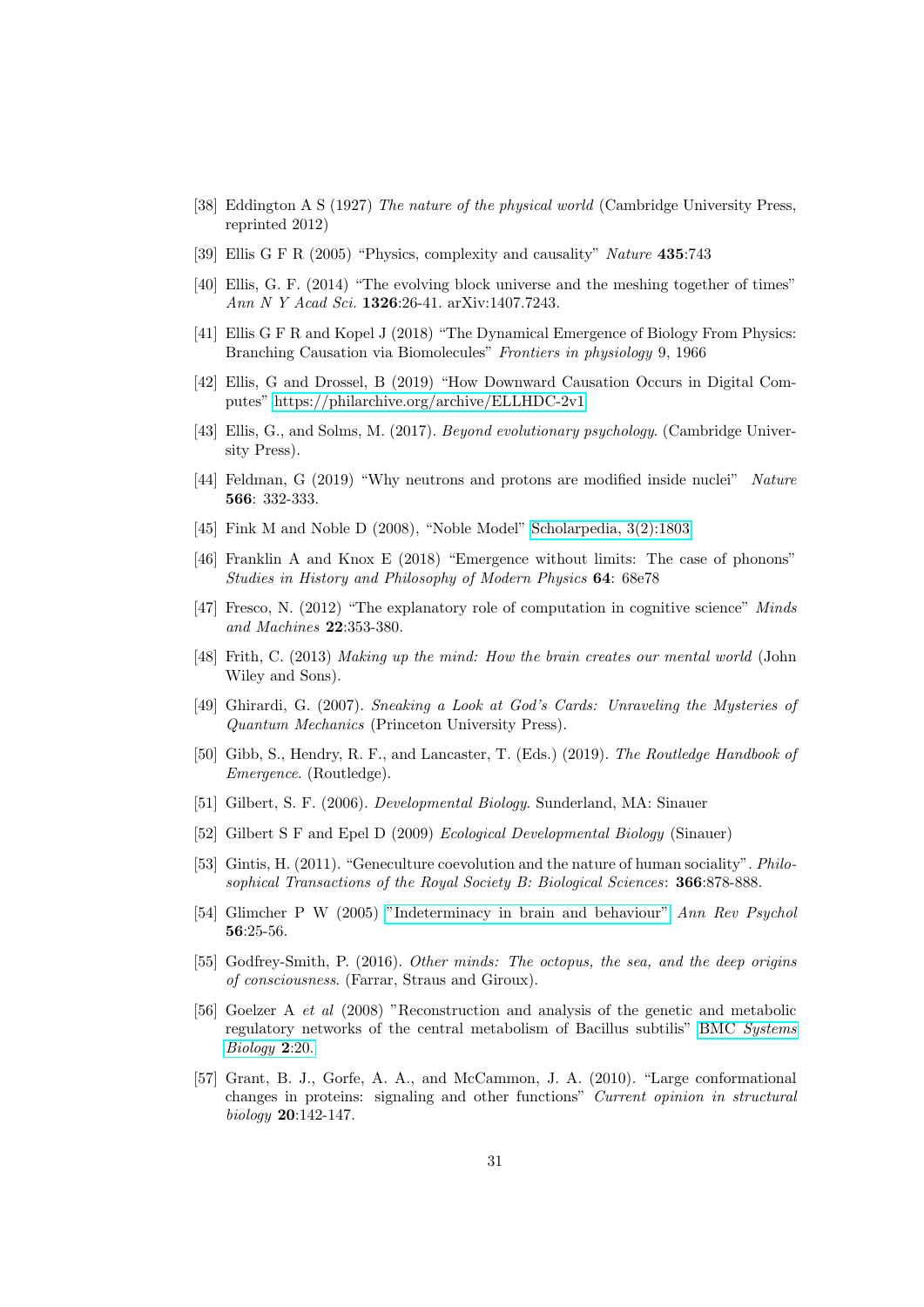- [58] Guay, A and Sartenaer, O (2018) "Emergent Quasiparticles. Or How to Get a Rich Physics from a Sober Metaphysics" In: Bueno, O., et al (eds). Individuation, Process and Scientific Practices (Oxford University Press : New York) 214-235
- [59] Harari, Y. N. (2014). Sapiens: A brief history of humankind (Random House).
- [60] Hartwell L H, Hopfield J J, Leibler S and Murray A W (1999) ["From molecular to](http://www.nature.com/nature/journal/v402/n6761supp/pdf/402c47a0.pdf) [modular cell biology"](http://www.nature.com/nature/journal/v402/n6761supp/pdf/402c47a0.pdf) Nature 402 Supplement: C47-C52.
- [61] Hasan, M Z and Kane C L (2010) "Colloquium: topological insulators" Reviews of Modern Physics **82**: 3045.
- [62] Hendry, R. F. (2010)."Emergence vs. reduction in chemistry". In Emergence in mind, Ed. C MacDonald and G MacDonald (Oxford University Press), 205-221.
- [63] Hodges, A (1992) Alan Turing: The Enigma (Vintage Books)
- [64] Hoffmann, P (2012) Life's Ratchet: How Molecular Machines Extract Order from Chaos (Basic Books)
- [65] Hofmeyr J-H S (2017) ["Basic Biological Anticipation"](https://www.researchgate.net/publication/318135985_Basic_Biological_Anticipation) In R. Poli (ed.), Handbook of Anticipation (Springer International Publishing AG)
- [66] Hofmeyr J-H S (2018) "Causation, Constructors and Codes" [Biosystems](https://doi.org/10.1016/j.biosystems.2017.09.008) 164:121-127.
- [67] Hordijk, W (2013) "Autocatalytic Sets: From the Origin of Life to the Economy" BioScience 63:877-881.
- [68] Humphreys, P (1997) "Emergence, Not Supervenience"', Philosophy of Science 64:S337-S345
- [69] Humphreys, P (2016) Emergence: A Philosophical Account (Oxford University Press)
- [70] Kandel, E. R. (1998) "A new intellectual framework for psychiatry" American journal of psychiatry 155:457-469.
- [71] Kandel E R (2001) ["The molecular biology of memory storage: a dialogue between](http://teachline.ls.huji.ac.il/72336/sphira/Kandelnobellecture.pdf) [genes and synapses"](http://teachline.ls.huji.ac.il/72336/sphira/Kandelnobellecture.pdf) Science:294:1030-1038.
- [72] Kandel, E. R. (2012). The age of insight: The quest to understand the unconscious in art, mind, and brain, from Vienna 1900 to the present. (Random House Incorporated).
- [73] Kandel, E., Schwartz, J. H., Jessell, T. M., Siegelbaum, S. A., and Hudspeth, A. J. (2013). Principles of Neural Science. (New York, NY: McGraw Hill Professional)
- [74] Kanter, et al (2011). "Nonlocal mechanism for cluster synchronization in neural circuits". Europhysics Letters 93: 66001.
- [75] Karplus, M. (2014). "Development of multiscale models for complex chemical systems: from H+ H2 to biomolecules" Angewandte Chemie International Edition 53:9992- 10005.
- [76] Keimer B and Moore J E (2017) "The physics of quantum materials" Nature Physics 13:1045.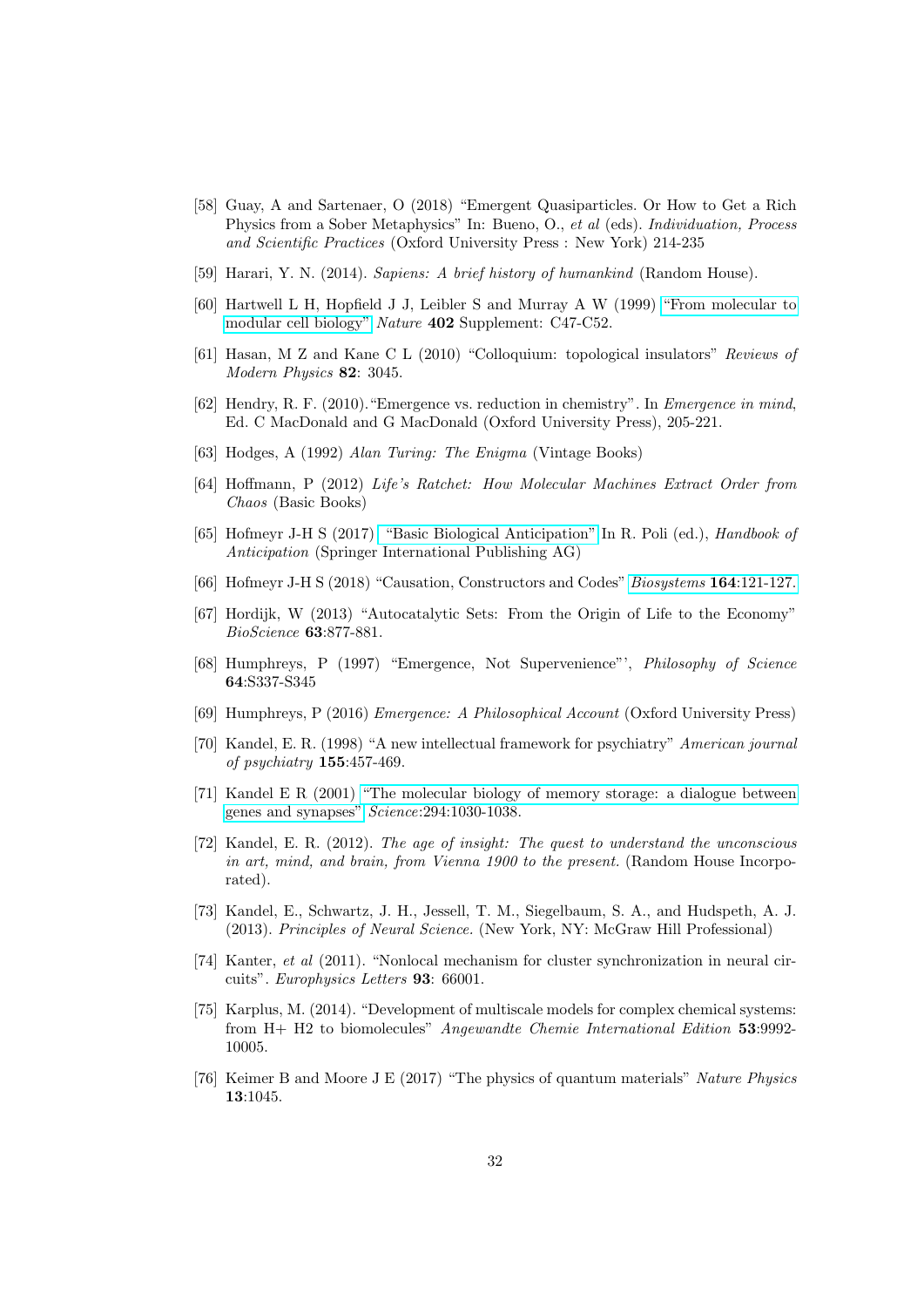- [77] Kim, J. (1998). *Mind in a physical world*. (Boston: MIT Press).
- [78] Kim, J. (1999)."Supervenient properties and micro-based properties: A reply to Noordhof". Proceedings of the Aristotelian Society 99:115-118.
- [79] King, R. A. et al (2010). "Chemistry as a function of the fine-structure constant and the electron-proton mass ratio". Physical Review A 81: 042523.
- [80] Knuth, D. E. (1973). The art of computer programming, Vol. 1: Fundamental algorithms.
- [81] Lancaster, T., and Pexton, M. (2015) "Reduction and emergence in the fractional quantum Hall state". Studies in History and Philosophy of Science Part B: Studies in History and Philosophy of Modern Physics 52:343-357.
- [82] Laughlin, R B (1999) "Fractional quantization" Reviews of Modern Physics 71:863.
- [83] Leggett, A. J. (1992). "On the nature of research in condensed-state physics" Foundations of Physics 22:221-233.
- [84] Lehn, J. M. (1993). "Supramolecular chemistry". Science **260**:1762-1764.
- [85] Lehn J-M (1995) Supramolecular Chemistry (VCH Verlagsgesellschaft mbH).
- [86] Lindholm, T., Yellin, F., Bracha, G., and Buckley, A. (2014). The Java virtual machine specification. (Pearson Education).
- [87] Lucas, J. R. (1996). "The unity of science without reductionism." [http://users.ox.ac.uk/ jrlucas/unity.html](http://users.ox.ac.uk/~jrlucas/unity.html)
- [88] Luisi, P. L. (2002). "Emergence in chemistry: Chemistry as the embodiment of emergence". Foundations of Chemistry 4:183-200.
- [89] MacCormick, J. (2011). Nine algorithms that changed the future: The ingenious ideas that drive today's computers. (Princeton University Press).
- [90] Magleby K L (2017) "Structural biology: Ion-channel mechanisms revealed" [Nature](http://www.nature.com/nature/journal/v541/n7635/abs/nature21103.html?lang=en) 541[:33-34.](http://www.nature.com/nature/journal/v541/n7635/abs/nature21103.html?lang=en)
- [91] Mayr E (2002) What evolution is (Phoenix)
- [92] McCleish, T (2017) "Strong emergence and downward causation in biological physics" Philosophica 92: 113-138
- [93] McLeish T (2019) "Soft matter an emerging interdisciplinary science of emergent entities" In Gibb, S., Hendry, R. F., and Lancaster, T. (Eds.). The Routledge Handbook of Emergence. (Routledge) 248-264..
- [94] McLeish, T., Pexton, M., and Lancaster, T. (2019). "Emergence and topological order in classical and quantum systems". Studies in History and Philosophy of Science Part B: Studies in History and Philosophy of Modern Physics 66:155-169
- [95] Mellisinos, A. C. (1990). Principles of Modern Technology (Cambridge: Cambridge University Press)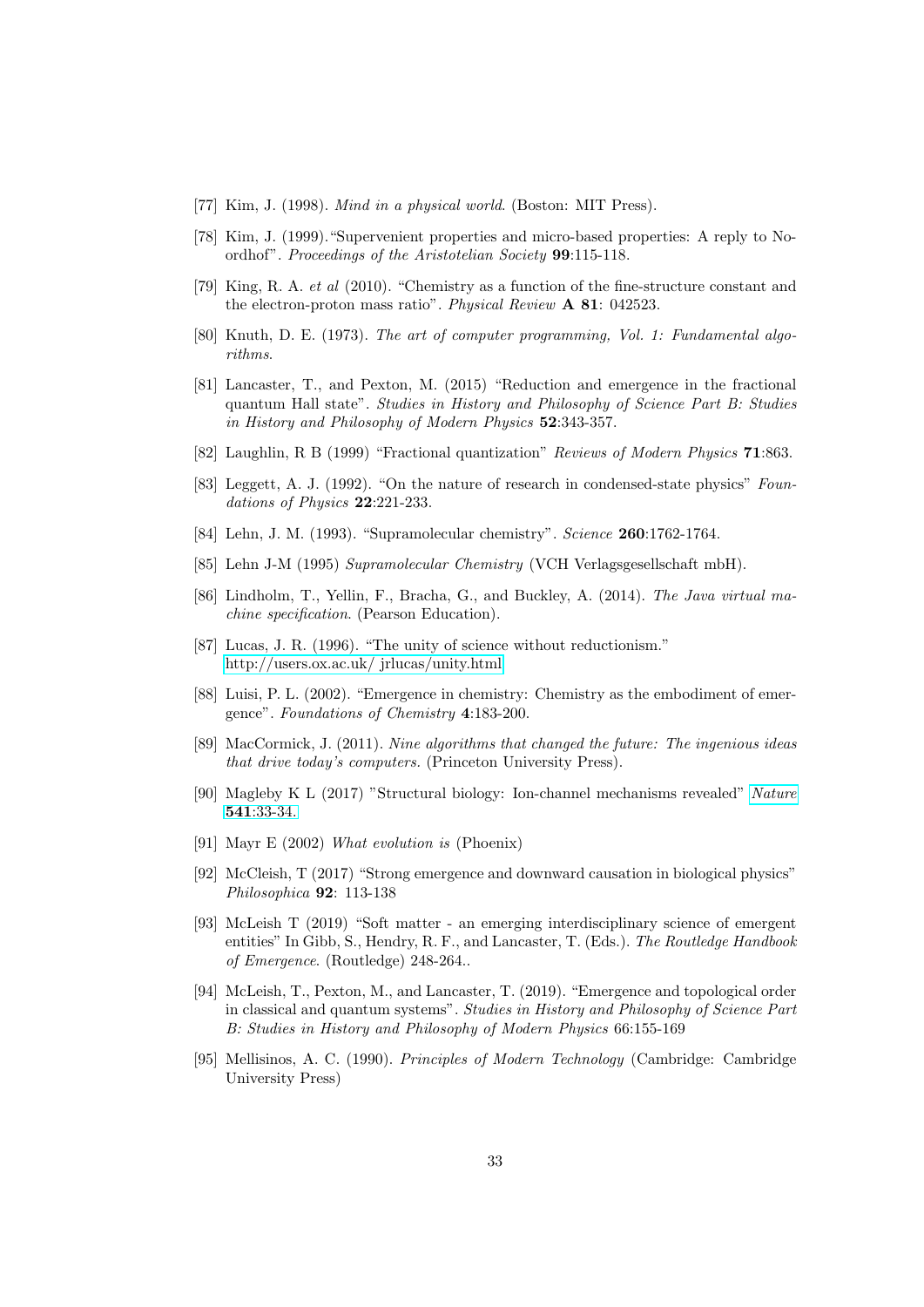- [96] Menzies, P (2017) "Counterfactual Theories of Causation", The Stanford Encyclopedia of Philosophy, Ed. E N Zalta (ed.), [https://plato.stanford.edu/archives/win2017/entries/causation-counterfactual/.](<https://plato.stanford.edu/archives/win2017/entries/causation-counterfactual/>)
- [97] Milo R, Shen-Orr S, Itzkovitz S, Kashtan N, Chklovskii D, and Alon U (2002) "Network motifs: simple building blocks of complex networks" Science 298:824-827
- [98] Modell H, Cliff W, Michael J, McFarland J, Wenderoth M P, and Wright A (2015) ["A physiologist's view of homeostasis"](https://www.physiology.org/doi/full/10.1152/advan.00107.2015) Advances in physiology education 39: 259-266.
- [99] Montévil M and Mossio M  $(2015)$  ["Biological organisation as closure of constraints"](https://hal.archives-ouvertes.fr/hal-01192916) Journal of Theoretical Biology 372:179-191.
- [100] Montévil M, Mossio M, Pocheville A, and Longo G (2016) ["Theoretical principles](https://hal.archives-ouvertes.fr/hal-01379202/document) [for biology: Variation".](https://hal.archives-ouvertes.fr/hal-01379202/document) Progress in Biophysics and Molecular Biology 122:36-50.
- [101] Mossio M, Montévil M, and Longo G  $(2016)$  ["Theoretical principles for biology:](https://hal.archives-ouvertes.fr/hal-01354872/) [Organization"](https://hal.archives-ouvertes.fr/hal-01354872/) Progress in Biophysics and Molecular Biology
- [102] Mossio M and Moreno A (2010) ["Organisational Closure in Biological Organisms"](https://www.academia.edu/661020/Organisational_Closure_in_Biological_Organisms) Hist. Phil. Life Sci. 32:269-288.
- [103] Mossio M, Saborido C, and Moreno A (2009) ["An organizational account of biological](https://academic.oup.com/bjps/article-abstract/60/4/813/1635631?redirectedFrom=fulltext) [functions"](https://academic.oup.com/bjps/article-abstract/60/4/813/1635631?redirectedFrom=fulltext) The British Journal for the Philosophy of Science 60:813-841. 122: 24-35.
- [104] Müller G B (2007) ["Evo-devo: extending the evolutionary synthesis"](https://www.researchgate.net/publication/5861685_Evo-devo_Extending_the_evolutionary_synthesis) Nature reviews genetics 8:943-949.
- [105] Natarajan C, Hoffmann F G, Weber R E, Fago A, Witt C C, and Storz J F (2016) ["Predictable convergence in hemoglobin function has unpredictable molecular under](https://www.researchgate.net/publication/309322392_Predictable_convergence_in_hemoglobin_function_has_unpredictable_molecular_underpinnings)[pinnings"](https://www.researchgate.net/publication/309322392_Predictable_convergence_in_hemoglobin_function_has_unpredictable_molecular_underpinnings) Science 354:336-339.
- [106] Nichols A L A, Eichler T, Latham R, and Zimmer M (2017) "A global brain state underlies C. elegans sleep behaviour" Science 356:1247.
- [107] Noble, D (2002). "Modeling the heart–from genes to cells to the whole organ." Science 295:1678-1682.
- [108] Noble, D (2008) The music of life: biology beyond genes (Oxford University Press)
- [109] Noble, D (2011) "A theory of biological relativity: no privileged level of causation" Interface focus 2: 55-64.
- [110] Noble, D. (2017). Evolution viewed from physics, physiology and medicine. Interface focus, 7(5), 20160159.
- [111] Noble, R., and Noble, D. (2018). "Harnessing stochasticity: how do organisms make choices?" Chaos 28: 106309.
- [112] Noble, R., Tasaki, K., Noble, P. J., and Noble, D. (2019). "Biological Relativity requires circular causality but not symmetry of causation: so, where, what and when are the boundaries?" Frontiers in physiology 10:827.
- [113] Nurse, P. (2008). "Life, logic and information" Nature 454:424.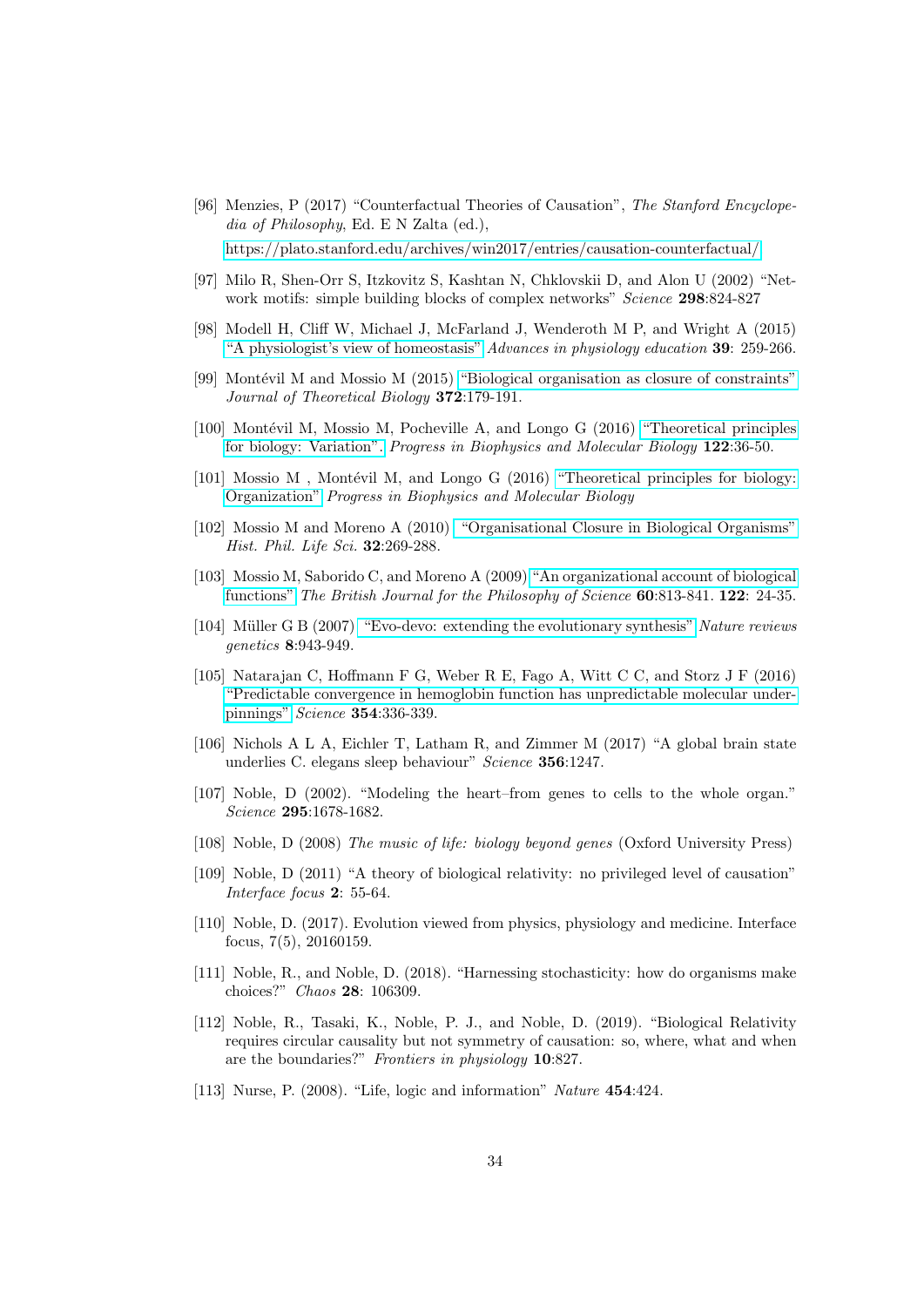- [114] O'Connor, T. and Wong, H Yu, "Emergent Properties", The Stanford Encyclopedia of Philosophy (2015), E N. Zalta (ed.), [https://plato.stanford.edu/archives/sum2015/entries/properties-emergent/.](https://plato.stanford.edu/archives/sum2015/entries/properties-emergent/)
- [115] O'Gorman, T. J.et al (1996). "Field testing for cosmic ray soft errors in semiconductor memories". IBM Journal of Research and Development 40:41-50.
- [116] Oyama, S., Griffiths, P.E., and Gray, R.D. (2001). Cycles of Contingency: Developmental Systems and Evolution (Cambridge, Massachusetts: MIT Press).
- [117] Passon O (2019) "Completeness and quantum theory: from the spectral gap to EPR and back again". Lecture notes, Bergisches Universität Wuppertal.
- [118] Penrose, R. (2000) The large, the small and the human mind (Cambridge University Press).
- [119] Percival, I. (1991). "Schrödinger's quantum cat". Nature: **351**:357.
- [120] Peter I S and Davidson E H (2011) ["Evolution of gene regulatory networks control](https://www.ncbi.nlm.nih.gov/pmc/articles/PMC3076009/)[ling body plan development"](https://www.ncbi.nlm.nih.gov/pmc/articles/PMC3076009/) Cell 144:970-985.
- [121] Peter, P., and Uzan, J. P. (2013). Primordial cosmology (Oxford University Press).
- [122] Petsko, G. A., and Ringe, D. (2009). Protein Structure and Function. (Oxford: Oxford University Press).
- [123] Phillips, P. (2012). Advanced solid state physics (Cambridge University Press)
- [124] Pigliucci M and Müller G B (2000) Evolution the Extended Synthesis (Cambridge Mass: MIT Press)
- [125] Qi, X-L and Zhan, S-C.(2011) "Topological insulators and superconductors" Reviews of Modern Physics 83:1057.
- [126] Randall, D., Burggren, W., and French, K. (2002). Eckert Animal Physiology: Mechanisms and Adaptations (New York, NY:W. H. Freeman).
- [127] Ranjan, R., Logette, E., Marani, M., Herzog, M., Tache, V., and Markram, H. (2019). "A kinetic map of the homomeric voltage-gated potassium channel (Kv) family". Frontiers in Cellular Neuroscience 13:358.
- [128] Ravasz, E., Somera, A. L., Mongru, D. A., Oltvai, Z. N., and Barabsi, A. L. (2002). "Hierarchical organization of modularity in metabolic networks". Science 297: 1551- 1555.
- [129] Rhoades R and Pflanzer R (1989) Human physiology (Fort Worth: Saunders College Publishing).
- [130] Rolls E T and Deco G (2010) The Noisy Brain: Stochastic Dynamics as a Principle of Brain Function (Oxford University Press, Oxford) )
- [131] Rosen, R. (1958). "A relational theory of biological systems". The bulletin of mathematical biophysics 20:245-260.
- [132] Sales-Pardo, M. (2017)."The importance of being modular". Science 357:128-129.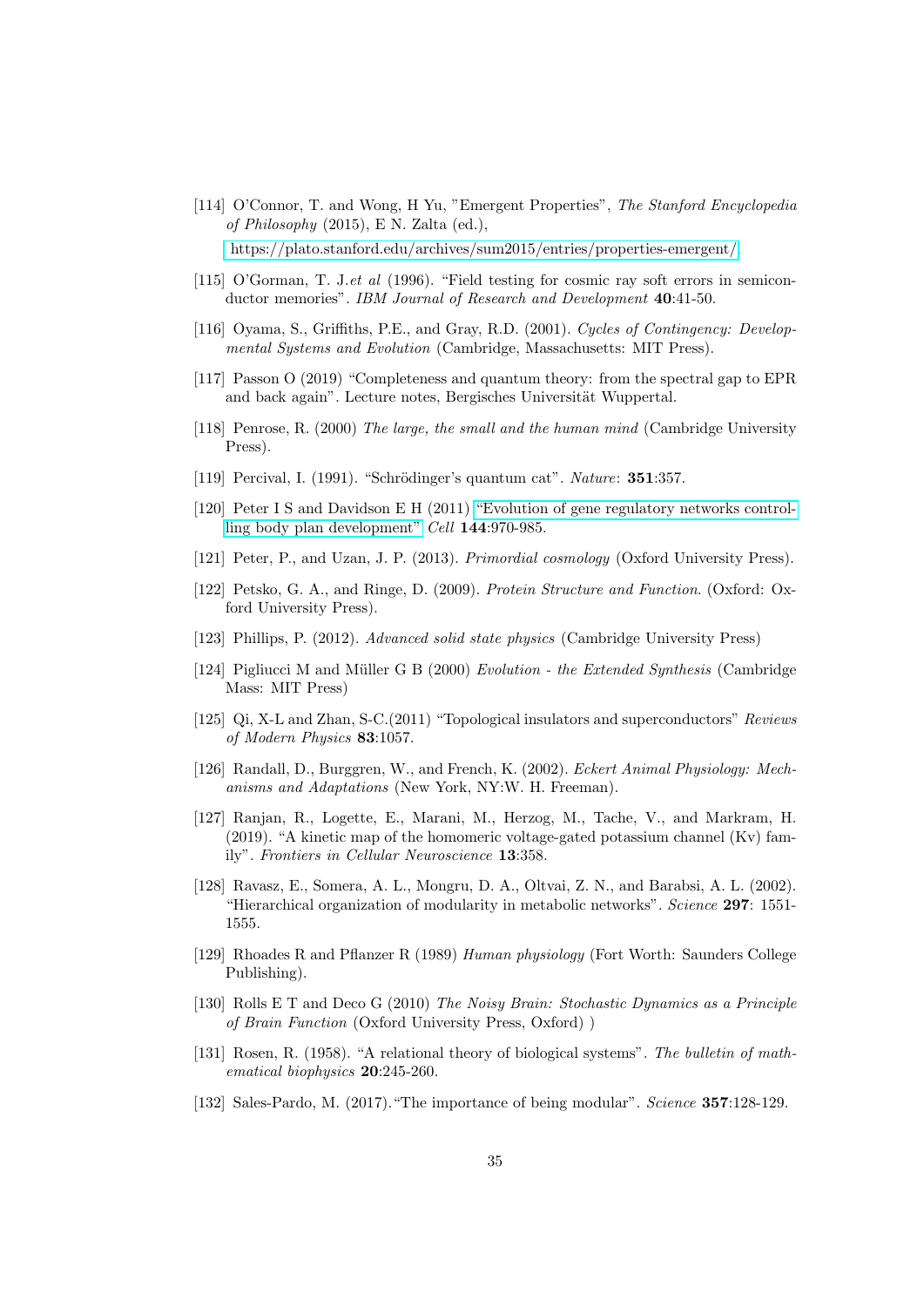- [133] Sartenaer, O. (2015). "Synchronic vs. diachronic emergence: a reappraisal" European Journal for Philosophy of Science 5:31-54
- [134] Sauro H M (2017[\) "Control and regulation of pathways via negative feedback"](https://royalsocietypublishing.org/doi/full/10.1098/rsif.2016.0848) J. R. Soc. Interface 14: 20160848; correction, J. R. Soc. Interface 14: 20170170.
- [135] Scalo, J., Wheeler, J. C., and Williams, P. (2001) "Intermittent Jolts of Galactic UV Radiation: Mutagenic Effects". In Frontiers of Life, 12th Recontres de Blois, ed. L. M. Celnekier; [astro-ph/0104209](https://arxiv.org/pdf/astro-ph/0104209.pdf)
- [136] Scott, A. (1999). Stairway to the mind: the controversial new science of consciousness. (Springer Science and Business Media).
- [137] Simon, H. A. (1996). The architecture of complexity. Sciences of the artificial (third ed). (Cambridge, MA: MIT Press)
- [138] Simon, S. H. (2013). The Oxford Solid State Basics (Oxford University Press)
- [139] Tanenbaum, A S (2006) Structured Computer Organisation (Prentice Hall, Englewood Cliffs)
- [140] Thompson, C. (2019). Coders: Who they are, what they think, and how they are changing the world. (Picador).
- [141] Tokura, Y., Kawasaki, M., and Nagaosa, N. (2017). "Emergent functions of quantum materials" Nature Physics 13:1056.
- [142] Ulanowicz, R.E. (1995). "Utricularias secret: the advantage of positive feedback in oligotrophic environments". Ecological Modelling 79:49-57.
- [143] Ulanowicz, R.E. (2013). "Process-First Ontology". In: B.G. Henning and A.C. Scarfe. (Eds.) Beyond Mechanism: Putting Life Back into Biology. (Lanham, Maryland: Lexington Books):115-131
- [144] Unwin, N. (1993). "Neurotransmitter action: opening of ligand-gated ion channels". Cell 72: 31-41.
- [145] Venema, L, et al (2016) "The quasiparticle zoo." Nature Physics 12: 1085.-1089
- [146] Wagner A (2011) The origins of evolutionary innovations (Oxford: Oxford University Press)
- [147] Wagner, A (2017). Arrival of the Fittest. (New York, NY: Penguin Random House).
- [148] Walker S I, Kim H, and Davies P C (2016) ["The informational architecture of the](https://royalsocietypublishing.org/doi/full/10.1098/rsta.2015.0057) [cell"](https://royalsocietypublishing.org/doi/full/10.1098/rsta.2015.0057) Phil. Trans. R. Soc. A 374:20150057.
- [149] Wang H (1997) A Logical Journey From Gödel to Philosophy (MIT Press)
- [150] Watson J D, Bell S P, Gann A, Levine M, Losick R and Baker T A (2013) Molecular Biology of the Gene (Pearson)
- [151] Weinberg S (1995) The Quantum Theory of Fields Volume 1: Foundations (Cambridge University Press).
- [152] West-Eberhard, M J (2003) Developmental plasticity and evolution (Oxford University Press, New York)